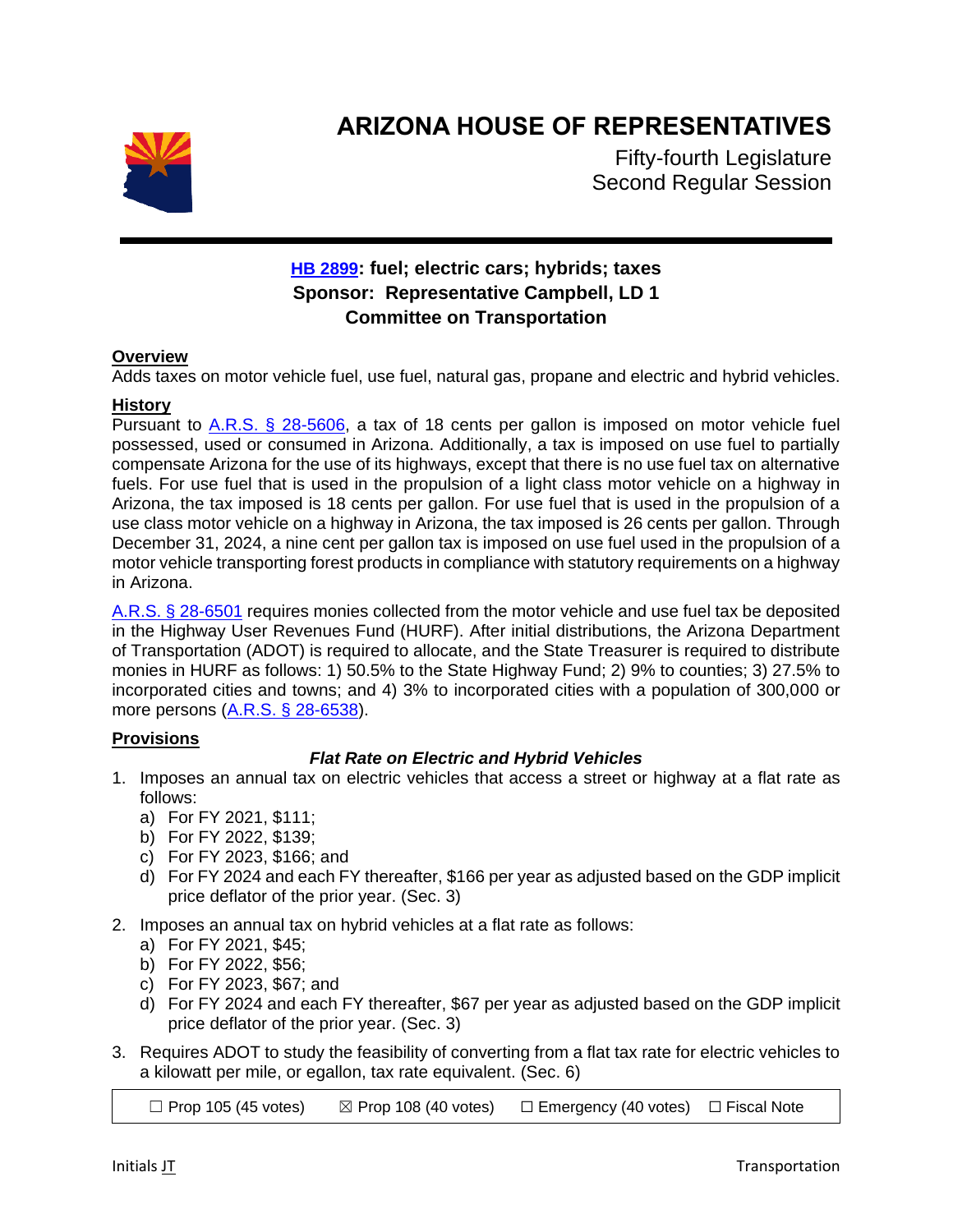- 4. Requires ADOT, by December 31, 2025, to submit a report on converting the electric vehicle tax rate to the Governor, President of the Senate (President), Speaker of the House of Representatives (Speaker) and Secretary of State (SOS). (Sec. 6)
- 5. Requires ADOT to consult representatives of the electric car industry, a statewide trucking association, an international registration plan, an international fuel tax agreement and other relevant stakeholders in developing the report. (Sec. 6)
- 6. Requires the report to:
	- a) Outline the effectiveness of the flat tax on electric and hybrid vehicles; and
	- b) Include any proposed legislation that may be required to implement the recommendations of ADOT. (Sec. 6)
- 7. States that the imposition of the subsequently outlined per unit tax rates (Provisions 8-14) are not effective until the repeal of the aforementioned flat tax rates on electric and hybrid vehicles (Provisions 1-2). (Sec. 3)

### *Motor Vehicle and Use Fuel Per Unit*

- 8. Imposes an additional motor vehicle fuel tax and use fuel tax for light class motor vehicles at a rate as follows:
	- a) For FY 2021, 24 cents per gallon;
	- b) For FY 2022, 30 cents per gallon;
	- c) For FY 2023, 36 cents per gallon; and
	- d) For FY 2024 and each FY thereafter, 36 cents per gallon as adjusted to reflect the change in the GDP implicit price deflator of the prior year. (Sec. 3)
- 9. Imposes an additional use fuel tax on use class motor vehicles at a rate as follows:
	- a) For FY 2021, 32 cents per gallon;
	- b) For FY 2022, 38 cents per gallon;
	- c) For FY 2023, 44 cents per gallon; and
	- d) For FY 2024 and each FY thereafter, 44 cents per gallon as adjusted to reflect the change in the GDP implicit price deflator of the prior year. (Sec. 3)

#### *Natural Gas Per Unit*

- 10. Imposes a tax on natural gas including for light class motor vehicles at a rate as follows:
	- a) For FY 2021, 24 cents per gasoline gallon equivalent (GGE);
	- b) For FY 2022, 30 cents per GGE;
	- c) For FY 2023, 36 cents per GGE; and
	- d) For FY 2024 and each FY thereafter, 36 cents per GGE as adjusted to reflect the change in the GDP implicit price deflator of the prior year. (Sec. 3)
- 11. Imposes a tax on natural gas for use class motor vehicles at a rate as follows:
	- a) For FY 2021, \$32 per diesel gallon equivalent (DGE);
	- b) For FY 2022, \$38 per DGE;
	- c) For FY 2023, \$44 per DGE; and
	- d) For FY 2024 and each FY thereafter, \$44 per DGE as adjusted to reflect the change in the GDP implicit price deflator of the prior year. (Sec. 3)

### *Propane Per Unit*

- 12. Imposes a tax on propane including for light class motor vehicles at a rate as follows:
	- a) For FY 2021, 18 cents per gallon;
	- b) For FY 2022, 23 cents per gallon;
	- c) For FY 2023, 28 cents per gallon; and
	- d) For FY 2024 and each FY thereafter, 28 cents per gallon as adjusted to reflect the change in the GDP implicit price deflator of the prior year. (Sec. 3)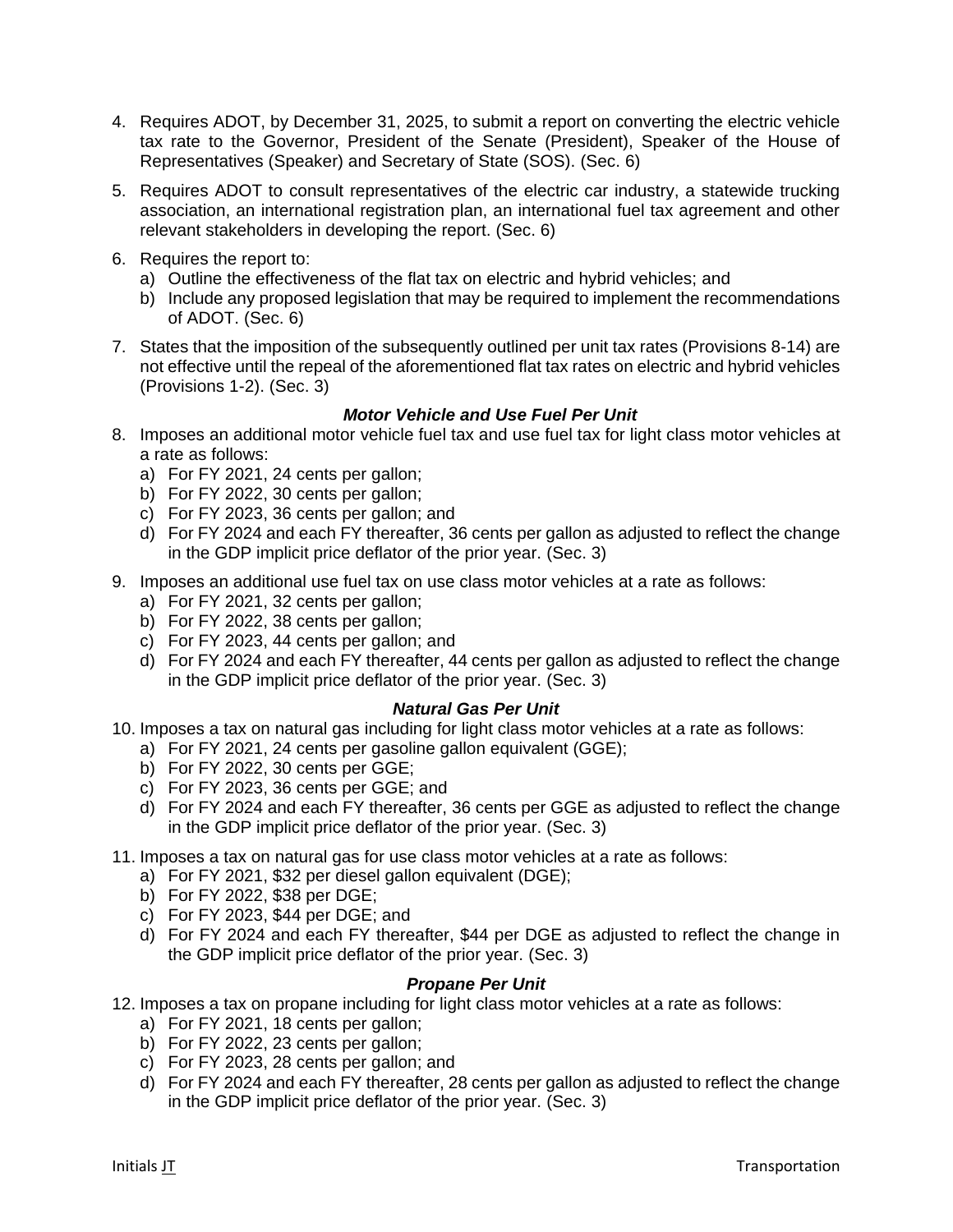- 13. Imposes a tax on propane for use class motor vehicles at a rate as follows:
	- a) For FY 2021, \$22 per gallon;
	- b) For FY 2022, \$26 per gallon;
	- c) For FY 2023, \$30 per gallon; and
	- d) For FY 2024 and each FY thereafter, \$30 cents per gallon as adjusted to reflect the change in the GDP implicit price deflator of the prior year. (Sec. 3)

#### **Electricity Per Unit**

- 14. Imposes a tax on electricity including for light class and use class motor vehicles at a rate as follows:
	- a) For FY 2021 and FY 2022, two cents per kilowatt;
	- b) For FY 2023, three cents per kilowatt; and
	- c) For FY 2024 and each FY thereafter, three cents per kilowatt as adjusted at to reflect the change in the GDP implicit price deflator of the prior year. (Sec. 3)

### *The Arizona Road Use Account*

- 15. Establishes the Arizona Road Use Account (Account) in the HURF administered by ADOT. (Sec. 4-5)
- 16. States that monies in the Account are continuously appropriated and derived from:
	- a) The annual electric and hybrid tax or the imposition of additional per unit fuel taxes; and
	- b) Appropriations from the Legislature. (Sec. 5)
- 17. Requires monies in the Account to be used exclusively for maintaining, preserving and constructing streets, roads and highways and administering such activities. (Sec. 5)
- 18. Prohibits monies in the Account from being used for any law enforcement activities, except enforcement by ADOT of vehicle weight and safety law. (Sec. 5)
- 19. Requires ADOT to monthly release monies in the Account to the HURF for distribution in the same manner as other monies in that fund except monies in the Account:
	- a) Cannot be used for the Economic Strength Project Fund or for highway patrol cost; and
	- b) Must be distributed exclusively to ADOT, counties and cities. (Sec. 5)

#### *Plan and Review of Road User Fees*

- 20. Requires the Board of Transportation, in consultation with the counties, cities and regional transportation planning agencies, to immediately develop a comprehensive plan for the use of anticipated monies in the Account. (Sec. 2)
- 21. Requires the plan to:
	- a) Be updated, periodically but not less frequently than every five years, over the next 20 years; and
	- b) Include specific proposed projects for constructing, preserving and maintaining streets, roads and highways in Arizona to be funded by the Account. (Sec. 2)
- 22. Requires the plan to be submitted the Governor, the President, the Speaker and the SOS. (Sec. 2)
- 23. Requires the President and the Speaker to direct the appropriate standing committees to review the plan and conduct thorough public hearings on the plan. (Sec. 2)
- 24. Allows the standing committees, after review of the plan and public hearings, to recommend the termination of the fees and charges that provide monies to the Account. (Sec. 2)

#### *Retail Dispensing of Natural Gas*

- 25. Requires compressed natural gas to be dispensed either in:
	- a) GGE units, initially set at 5.660 pounds unless changed by rule; or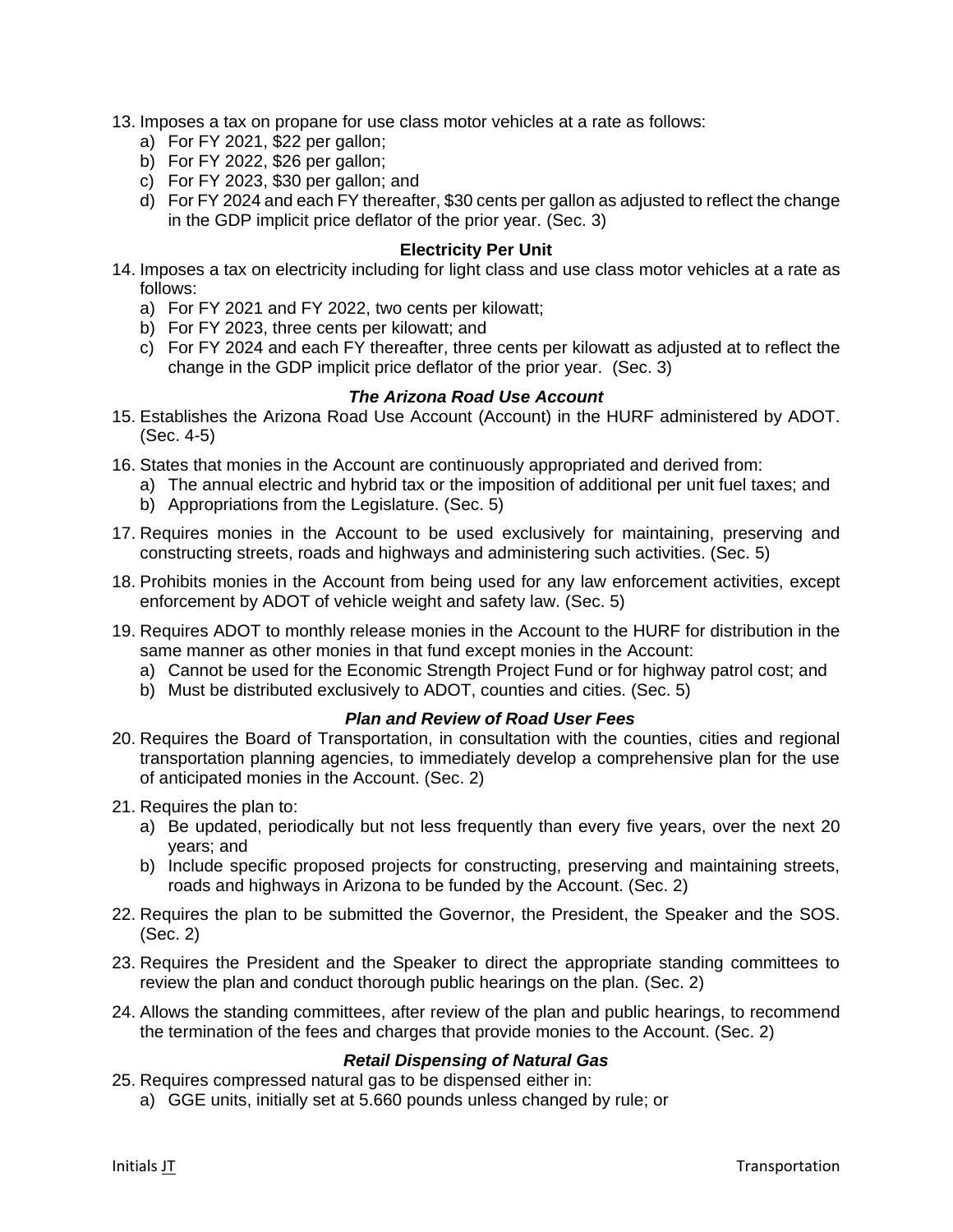- b) DGE units, initially set at 6.384 pounds unless changed by rule. (Sec. 1)
- 26. Requires liquefied natural gas to be dispensed in DGE units, initially set at 6.059 pounds unless changed by rules. (Sec. 1)
- 27. States that taxes imposed on compressed and liquified natural gas are presumed to be direct taxes on the consumer or user but must be collected and remitted to ADOT by suppliers for the purpose of convivence and facility only. (Sec. 1)
- 28. States that compressed and liquefied natural gas taxes that a supplier collect and pays to ADOT:
	- a) Are advanced payments;
	- b) Must be added to the priced of the natural gas; and
	- c) Must be recovered from the consumer. (Sec. 1)
- 29. Requires the Department of Agriculture's Weights and Measures Division (Division) to:
	- a) Adopt rules for dispensing natural gas at retail sale for use as a motor vehicle fuel within 180 days of the effective date of this bill; and
	- b) Establish procedures for carrying out all requirements relating to dispensing natural gas at retail sale. (Sec. 1)
- 30. Requires the Division, before any necessary revisions resulting from changes in the energy content of motor fuels, to take into consideration:
	- a) Whether the National Institute of Standards and Technology (NIST) prescribes standards for dispensing natural gas; and
	- b) Whether those standards use different values for GGE and DGE or allow sales in different units. (Sec. 1)
- 31. States that if NIST develops or adopts different standards for GGE and DGE units, the NIST standards must be adopted in Arizona unless good cause is shown otherwise. (Sec. 1)

#### *Miscellaneous*

- 32. Contains legislative findings. (Sec. 7)
- 33. Contains a Prop. 108 clause. (Sec. 8)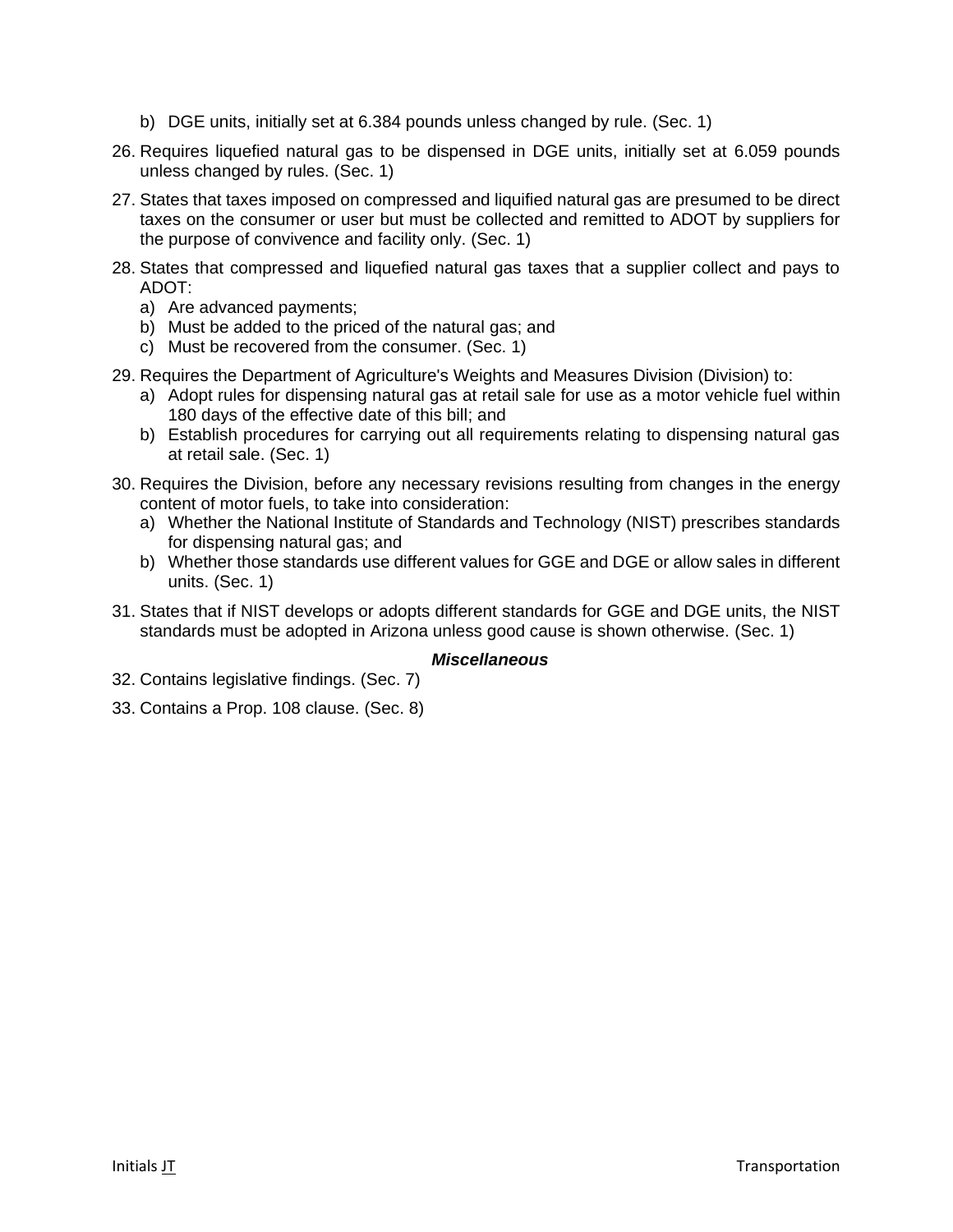**Arizona gasoline tax would double under bill advancing in House**SHARE THIS

https://tucson.com/news/local/arizona-gasoline-tax-would-double-under-bill-advancing-in-house/article\_74035288-bcc0- 58e8-8491-a4bdc9ee5a16.html

# Arizona gasoline tax would double under bill advancing in House

By Howard Fischer Capitol Media Services Feb 20, 2020



House Bill 2899 would add six cents on July 1 to the current 18-cents-a-gallon tax. That would go up an additional six cents every year until it hits 36 cents.

The Associated Press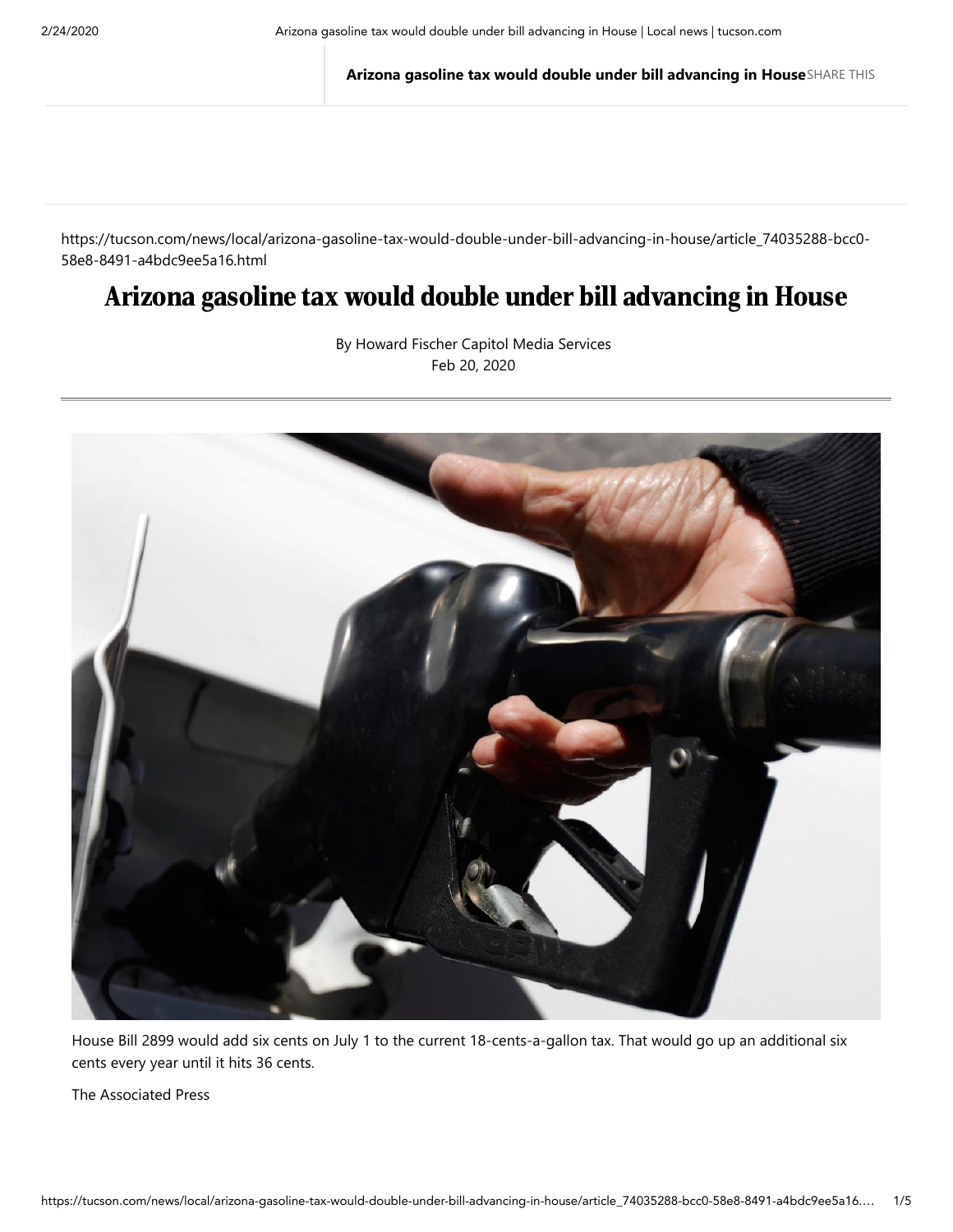2/24/2020 Arizona gasoline tax would double under bill advancing in House | Local news | tucson.com

HOENIX — State lawmakers took the first steps Wednesday to what could be a doubling of the **Arizona gasoline tax would double under bill advancing in House**SHARE THISstate's gasoline tax.

**P** House Bill 2899, approved by the House Transportation Committee on a 6-0 vote, would add six cents on July 1 to the current 18-cents-a-gallon tax. That would go up an additional six cents every year until it hits 36 cents.

Potentially more significant, the levy would also increase annually after that to match inflation, under the measure being pushed by Rep. Noel Campbell, R-Prescott. That would preclude the need for future legislators to deal with the politically sensitive issue of voting for a tax hike.

Rep. Bob Thorpe, R-Flagstaff, said lack of political willpower is how Arizona got to the point where it is now, with road construction needs outstripping available revenues because the current tax has not increased since 1991.

"We haven't had members with the backbone to adjust this," he said.

But the inflation adjustment is giving heartburn to the Arizona Petroleum Marketing Association, which represents gasoline dealers. Lobbyist Mike Williams told lawmakers that if the 1991 legislation had an inflation index, Arizona now would have the highest gasoline tax in the Western states.

Campbell's measure would not just hit up drivers of gas-driven vehicles to raise revenues. It also addresses diesel fuel.

Also, the bill would impose new taxes on hybrids and all-electric vehicles on the basis that they, too, use the roads but, from Campbell's perspective, are not paying their fair share of construction and maintenance costs.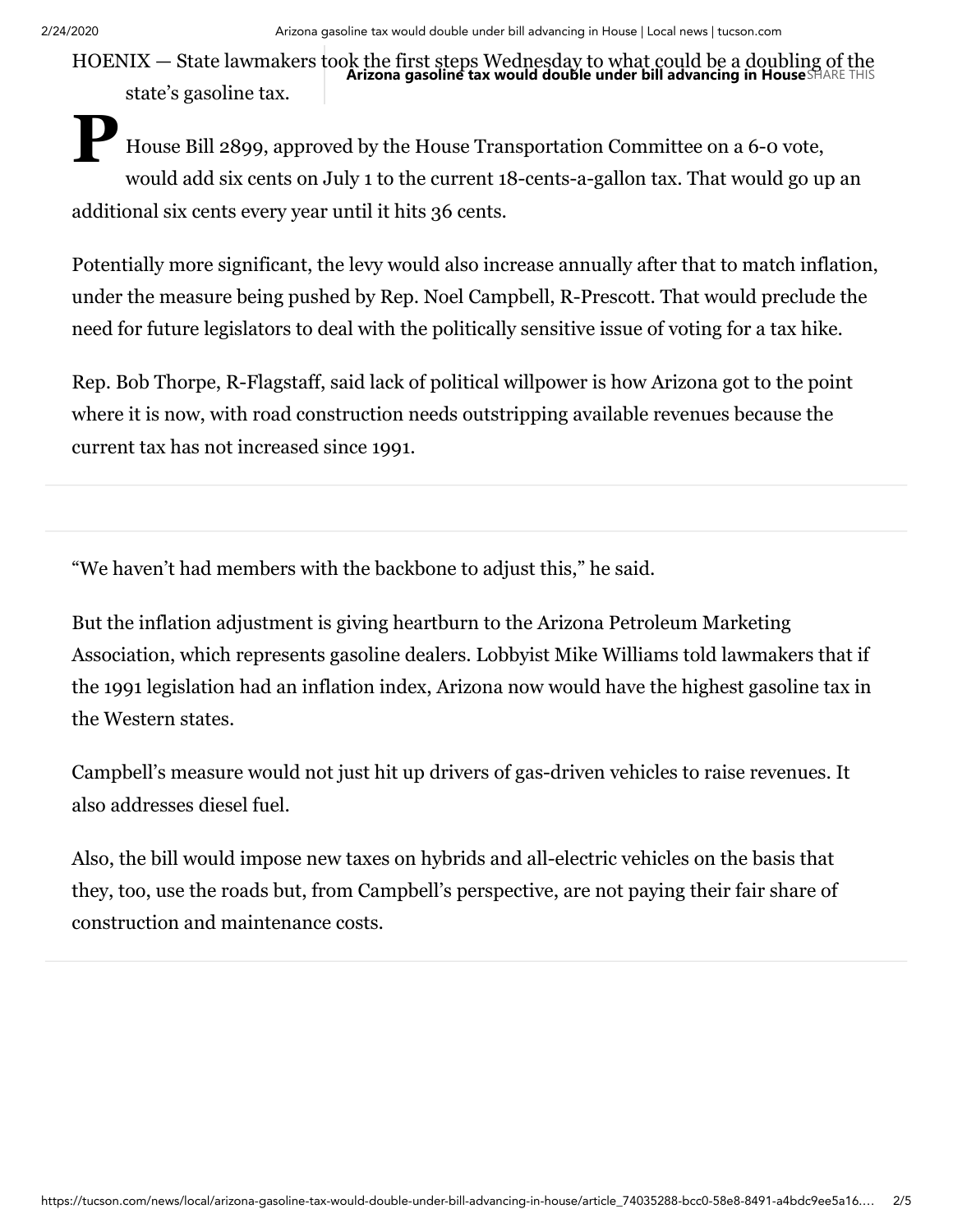**Arizona gasoline tax would double under bill advancing in House**SHARE THIS

The move comes even as Gov. Doug Ducey has consistently said he does not believe the state needs additional gasoline taxes.

Campbell is counting on a rising public sentiment for better roads to get him the two-thirds margin he constitutionally needs in the Republican-controlled House and Senate for a tax increase, and to convince Ducey there is broad support for the plan. He got House Speaker Rusty Bowers, R-Mesa, to testify in favor.

And Tony Bradley, president of the Arizona Truckers Association, whose members would pick up a big share of the additional cost, added his voice.

He figured the delays for truckers due to traffic congestion currently cost more than \$800 million a year. By contrast, Bradley estimated, the legislation would raise an additional \$640 million a year with the higher fuel taxes on everyone.

"This bill would save us by paying more," he said. "And we're willing to pay more."

But gubernatorial press aide Patrick Ptak said after the hearing that Ducey's views have not changed.

Campbell's bill would require the state transportation board to come up with a plan to use the new revenues and have it updated every five years to show the progress made.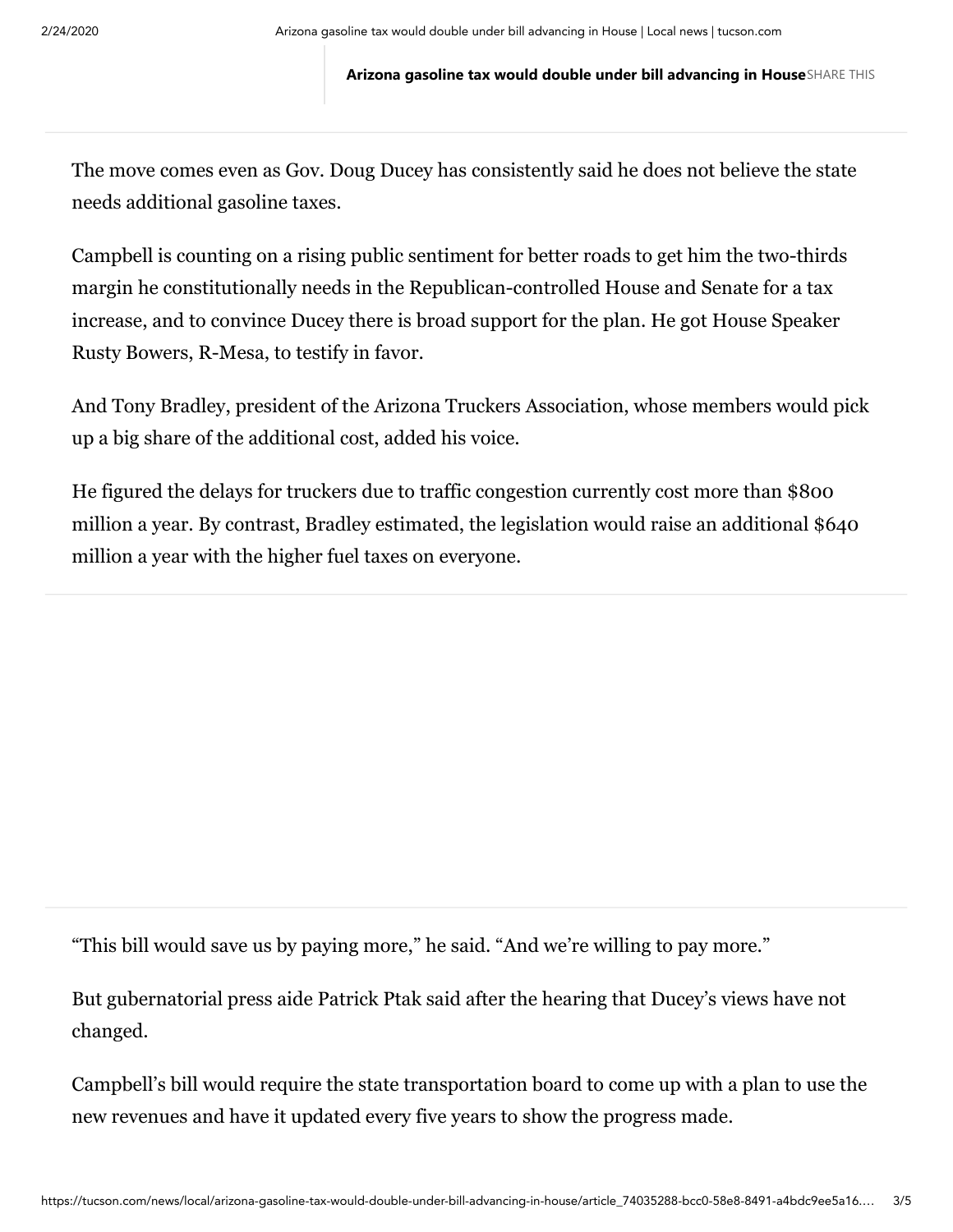That report would go to legislative leaders and committees to review. Campbell said if they **Arizona gasoline tax would double under bill advancing in House**SHARE THISwere dissatisfied with how the money was being spent they could put a measure on the ballot recommending that voters rescind the additional taxes.

The proposed new taxes on electric vehicles drew opposition from Tesla.

Lobbyist Meghaen Dell'Artino said she believes the formula for the levy, based on electricity used, would have Tesla owners pay more than the owners of gasoline-powered vehicles.

Caryn Potter of the Southwest Energy Efficiency Project registered her own objections, saying higher taxes on all-electric vehicles could discourage people from buying them. That would harm the environment, particularly with some Arizona cities facing problems complying with ground-level ozone standards, she said.

# Related to this story

Governor touts new freeway to help Phoenix-area commuters

Dec 19, 2019

# Arizona lawmaker seeks doubling of state gas tax; Gov. Ducey not [supportive](https://tucson.com/news/local/arizona-lawmaker-seeks-doubling-of-state-gas-tax-gov-ducey/article_ebbdb9d8-1985-5e8e-aa21-006433adbc2a.html)

Sep 27, 2019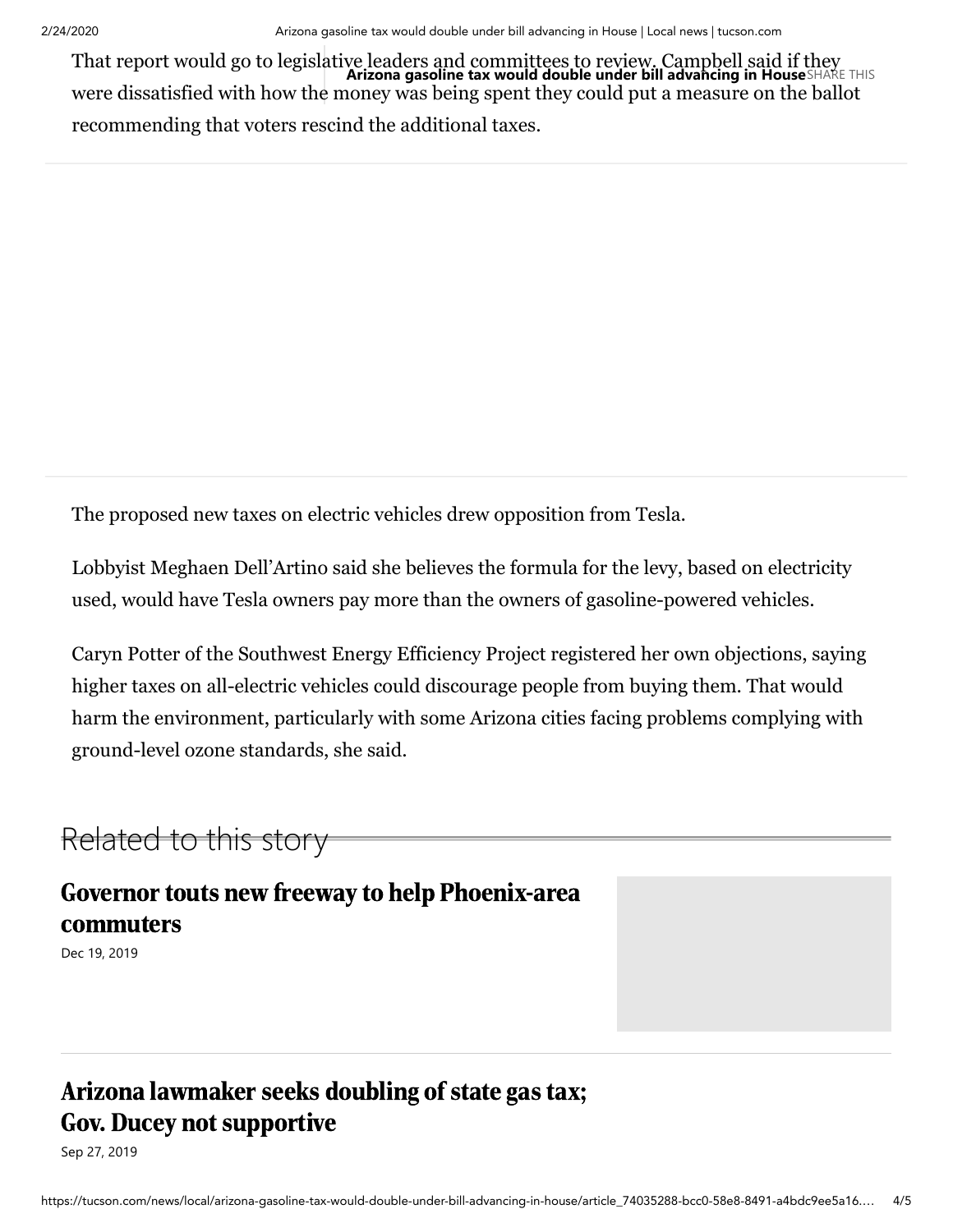**Arizona gasoline tax would double un[der bill advancing in House](https://tucson.com/news/local/arizona-lawmaker-seeks-doubling-of-state-gas-tax-gov-ducey/article_ebbdb9d8-1985-5e8e-aa21-006433adbc2a.html)**SHARE THIS

# Arizona House votes to cut new \$32 vehicle [registration](https://tucson.com/news/local/arizona-house-votes-to-cut-new-vehicle-registration-fee-to/article_84c8b2a2-8974-52fe-b714-c9e15d102687.html) fee to \$18

Mar 12, 2019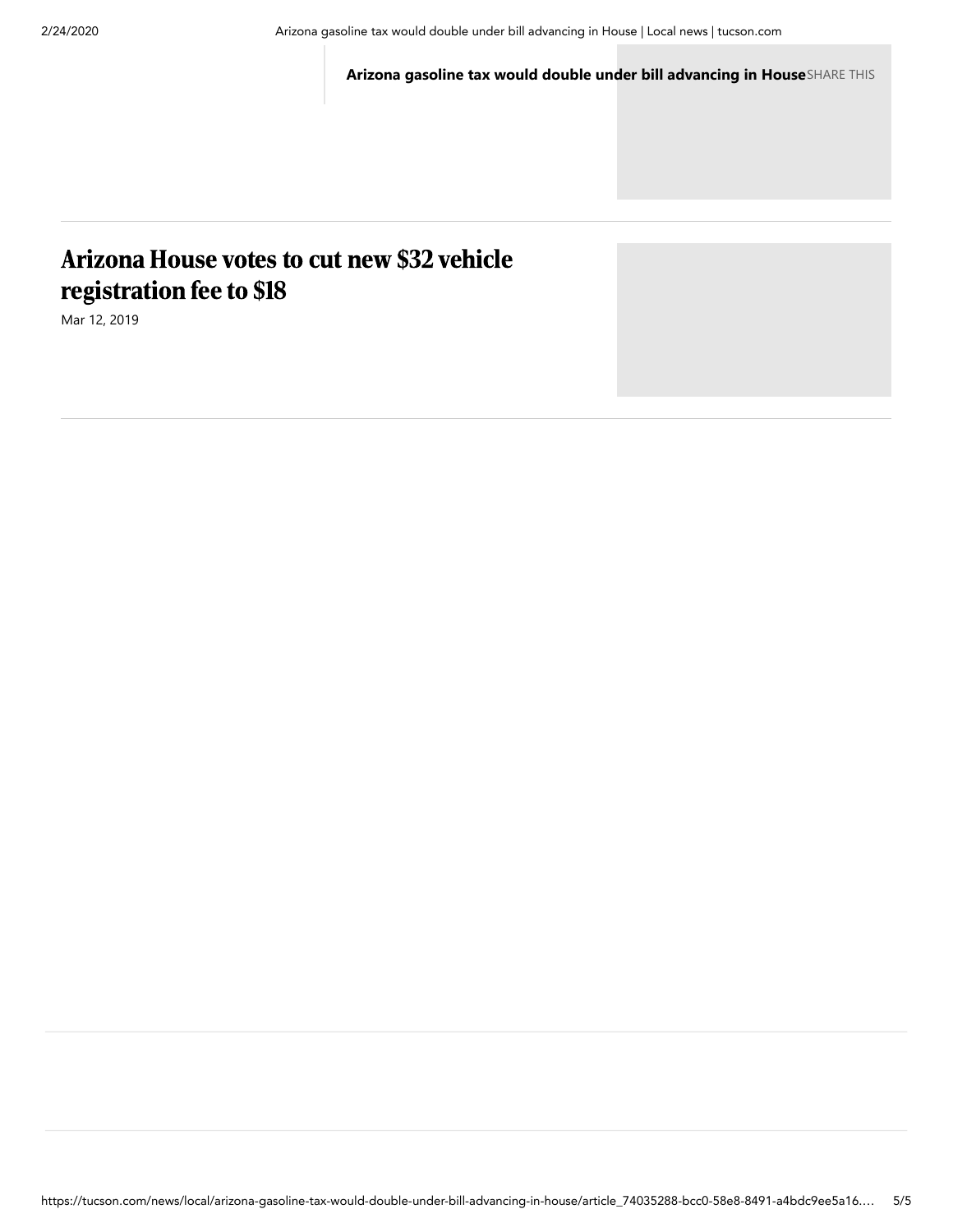**REFERENCE TITLE: fuel; electric cars; hybrids; taxes** 

**State of Arizona House of Representatives Fifty-fourth Legislature Second Regular Session 2020** 

# **HB 2899**

**Introduced by Representatives Campbell: Bowers, Fernandez, Friese, Pierce, Thorpe, Senators Bradley, Fann** 

#### **AN ACT**

**AMENDING TITLE 3, CHAPTER 19, ARTICLE 3, ARIZONA REVISED STATUTES, BY ADDING SECTION 3-3438; AMENDING TITLE 28, CHAPTER 2, ARTICLE 1, ARIZONA REVISED STATUTES, BY ADDING SECTION 28-308; AMENDING TITLE 28, CHAPTER 16, ARTICLE 1, ARIZONA REVISED STATUTES, BY ADDING SECTIONS 28-5606.01 AND 28-5606.02; AMENDING SECTION 28-6533, ARIZONA REVISED STATUTES; AMENDING TITLE 28, CHAPTER 18, ARTICLE 2, ARIZONA REVISED STATUTES, BY ADDING SECTION 28-6535; RELATING TO HIGHWAY USER REVENUES.** 

**(TEXT OF BILL BEGINS ON NEXT PAGE)**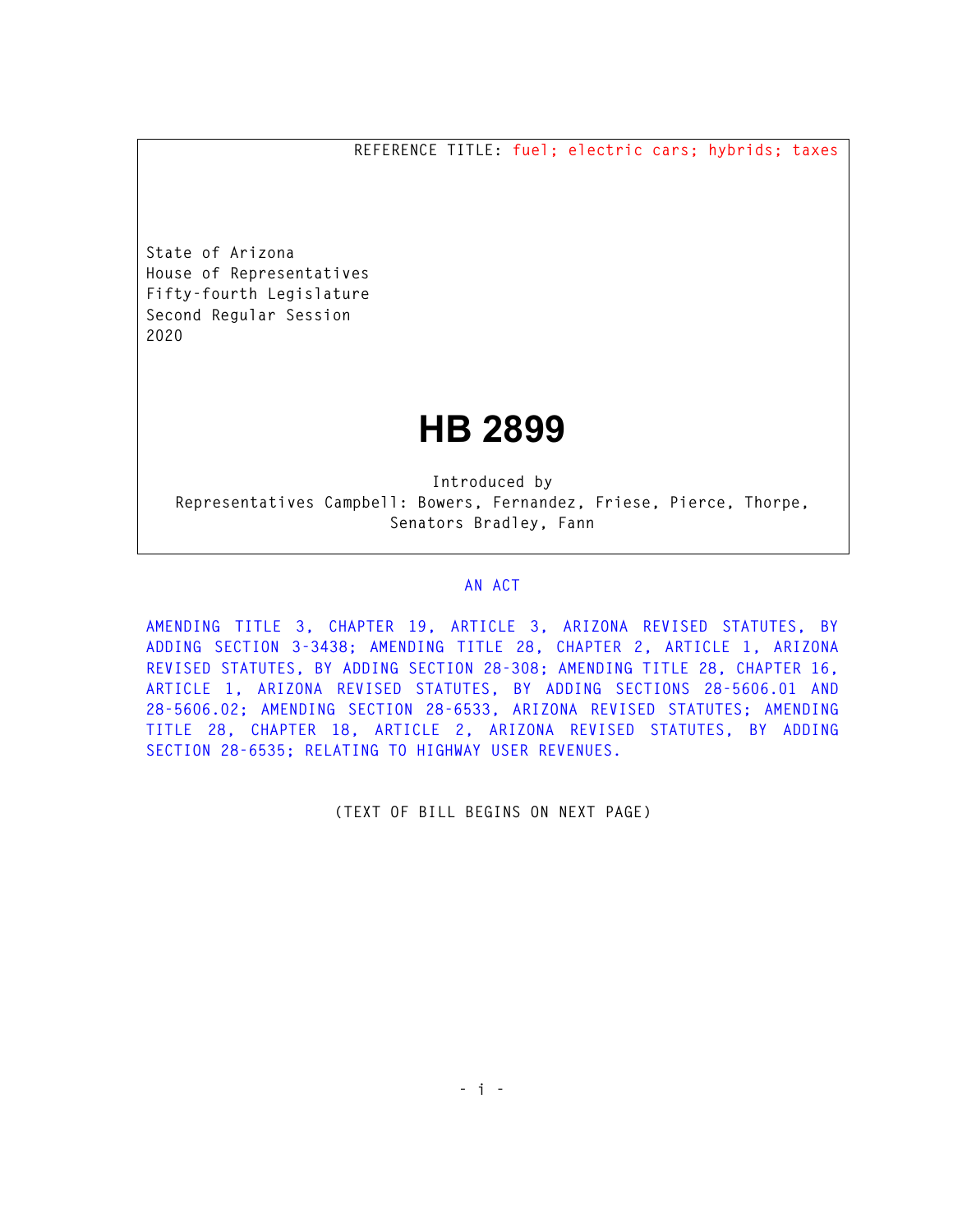**1 Be it enacted by the Legislature of the State of Arizona: 2 Section 1. Title 3, chapter 19, article 3, Arizona Revised 3 Statutes, is amended by adding section 3-3438, to read: 4 3-3438. Standards; retail dispensing; natural gas 5 A. WITHIN ONE HUNDRED EIGHTY DAYS AFTER THE EFFECTIVE DATE OF THIS 6 SECTION, THE DIVISION SHALL ADOPT RULES REQUIRING THE RETAIL SALE OF 7 COMPRESSED NATURAL GAS AND LIQUEFIED NATURAL GAS THAT ARE USED AS A MOTOR 8 VEHICLE FUEL TO BE DISPENSED IN THE MANNER PRESCRIBED IN THIS SECTION. 9 B. COMPRESSED NATURAL GAS SHALL BE DISPENSED EITHER IN GASOLINE 10 GALLON EQUIVALENT UNITS OR DIESEL GALLON EQUIVALENT UNITS. A GASOLINE 11 GALLON EQUIVALENT OF COMPRESSED NATURAL GAS SHALL INITIALLY BE SET AT 12 5.660 POUNDS AND SHALL REMAIN AT THAT LEVEL UNLESS CHANGED PURSUANT TO 13 RULE. A DIESEL GALLON EQUIVALENT OF COMPRESSED NATURAL GAS SHALL 14 INITIALLY BE SET AT 6.384 POUNDS AND SHALL REMAIN AT THAT LEVEL UNLESS 15 CHANGED PURSUANT TO RULE. 16 C. LIQUEFIED NATURAL GAS SHALL BE DISPENSED IN DIESEL GALLON 17 EQUIVALENT UNITS. A DIESEL GALLON EQUIVALENT OF LIQUEFIED NATURAL GAS 18 SHALL INITIALLY BE SET AT 6.059 POUNDS AND SHALL REMAIN AT THIS LEVEL 19 UNLESS CHANGED PURSUANT TO RULE. 20 D. TAXES IMPOSED ON COMPRESSED NATURAL GAS AND LIQUEFIED NATURAL 21 GAS ARE PRESUMED TO BE DIRECT TAXES ON THE CONSUMER OR USER BUT SHALL BE 22 COLLECTED AND REMITTED TO THE DEPARTMENT OF TRANSPORTATION BY SUPPLIERS 23 FOR THE PURPOSE OF CONVENIENCE AND FACILITY ONLY. COMPRESSED NATURAL GAS 24 AND LIQUEFIED NATURAL GAS TAXES THAT A SUPPLIER COLLECTS AND PAYS TO THE 25 DEPARTMENT OF TRANSPORTATION ARE CONSIDERED TO BE ADVANCE PAYMENTS, SHALL 26 BE ADDED TO THE PRICE OF COMPRESSED NATURAL GAS AND LIQUEFIED NATURAL GAS 27 AND SHALL BE RECOVERED FROM THE CONSUMER. 28 E. THE DIVISION SHALL ESTABLISH PROCEDURES TO CARRY OUT THIS 29 SECTION. BEFORE MAKING NECESSARY REVISIONS RESULTING FROM CHANGES IN THE 30 ENERGY CONTENTS OF MOTOR FUELS, INCLUDING COMPRESSED NATURAL GAS OR 31 LIQUEFIED NATURAL GAS, THE DIVISION SHALL TAKE INTO CONSIDERATION WHETHER 32 THE NATIONAL INSTITUTE OF STANDARDS AND TECHNOLOGY PRESCRIBES STANDARDS 33 FOR DISPENSING COMPRESSED NATURAL GAS AND LIQUEFIED NATURAL GAS AND 34 WHETHER THOSE STANDARDS USE DIFFERENT VALUES FOR GASOLINE GALLON 35 EQUIVALENT AND DIESEL GALLON EQUIVALENT UNITS OR ALLOW SALES IN DIFFERENT 36 UNITS. IF THE NATIONAL INSTITUTE OF STANDARDS AND TECHNOLOGY DEVELOPS OR 37 ADOPTS DIFFERENT STANDARDS THAN PRESCRIBED BY SUBSECTION B OF THIS SECTION 38 FOR GASOLINE GALLON EQUIVALENT AND DIESEL GALLON EQUIVALENT UNITS, THE 39 NATIONAL INSTITUTE OF STANDARDS AND TECHNOLOGY STANDARDS SHALL BE ADOPTED 40 FOR THIS STATE UNLESS GOOD CAUSE IS SHOWN OTHERWISE.**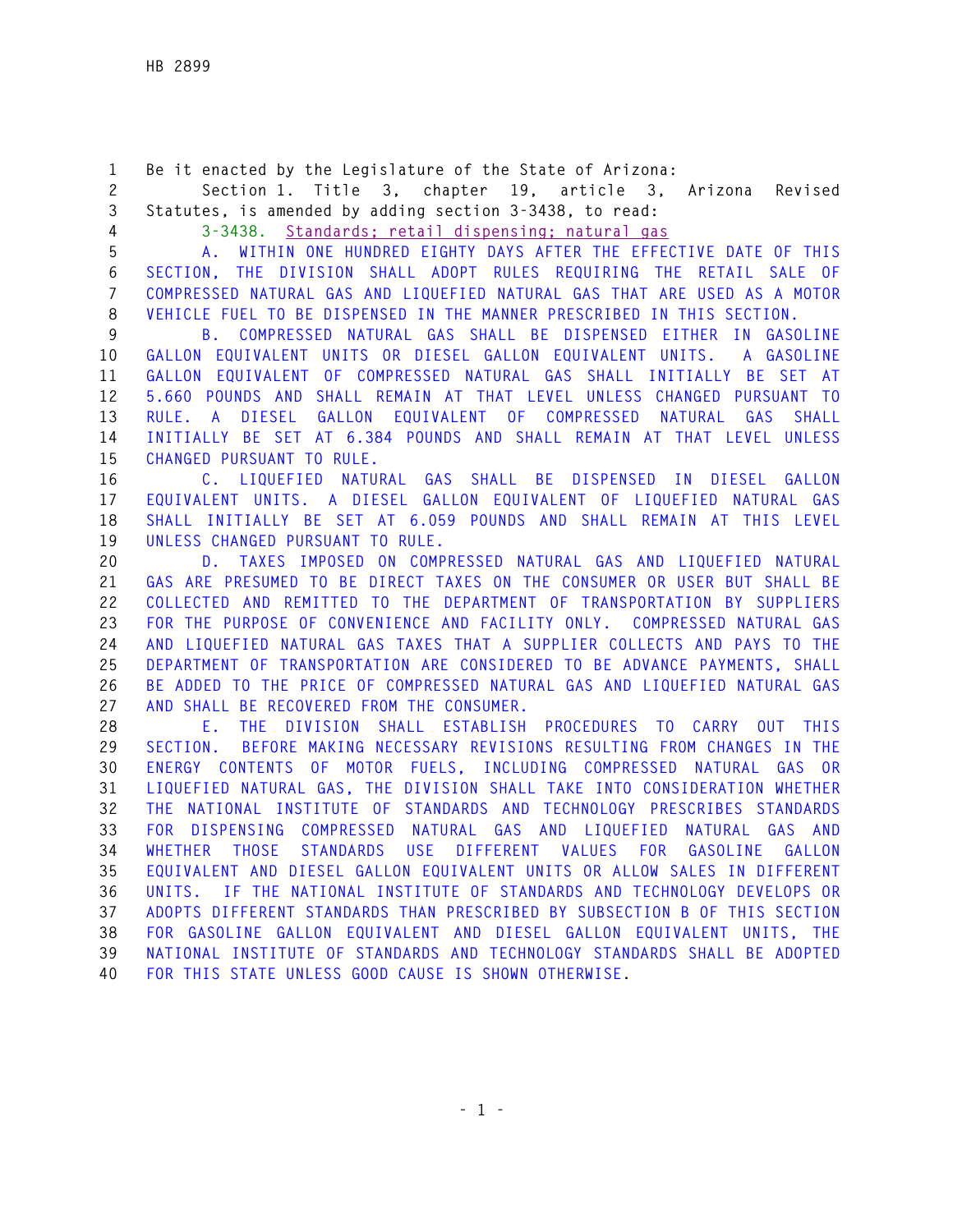**1 Sec. 2. Title 28, chapter 2, article 1, Arizona Revised Statutes, 2 is amended by adding section 28-308, to read: 3 28-308. Periodic plan and review of road use fees; potential 4 termination of road use fees 5 A. THE STATE TRANSPORTATION BOARD, IN CONSULTATION WITH COUNTY AND 6 MUNICIPAL GOVERNMENTS, AND REGIONAL TRANSPORTATION PLANNING AGENCIES SHALL 7 IMMEDIATELY DEVELOP A COMPREHENSIVE PLAN FOR THE USE OF ANTICIPATED MONIES 8 IN THE ARIZONA ROAD USE ACCOUNT ESTABLISHED BY SECTION 28-6535 OVER THE 9 NEXT TWENTY YEARS. 10 B. PERIODICALLY, BUT NOT LESS FREQUENTLY THAN EVERY FIVE YEARS, THE 11 STATE TRANSPORTATION BOARD, IN CONSULTATION WITH COUNTY AND CITY 12 GOVERNMENTS, AND REGIONAL TRANSPORTATION PLANNING AGENCIES SHALL UPDATE 13 THE PRIOR COMPREHENSIVE PLAN FOR THE USE OF ANTICIPATED MONIES IN THE 14 ARIZONA ROAD USE ACCOUNT OVER THE NEXT TWENTY YEARS. THE PLAN SHALL 15 INCLUDE SPECIFIC PROPOSED PROJECTS FOR CONSTRUCTING, PRESERVING AND 16 MAINTAINING STREETS, ROADS AND HIGHWAYS IN THIS STATE TO BE FUNDED FROM 17 THE ARIZONA ROAD USE ACCOUNT. 18 C. THE STATE TRANSPORTATION BOARD AND REGIONAL PLANNING AGENCIES 19 SHALL SUBMIT THE PLAN TO THE GOVERNOR, THE PRESIDENT OF THE SENATE AND THE 20 SPEAKER OF THE HOUSE OF REPRESENTATIVES AND PROVIDE A COPY OF THE PLAN TO 21 THE SECRETARY OF STATE. THE PRESIDENT OF THE SENATE AND THE SPEAKER OF 22 THE HOUSE OF REPRESENTATIVES SHALL DIRECT THE APPROPRIATE STANDING 23 COMMITTEES TO REVIEW THE PLAN AND CONDUCT THOROUGH PUBLIC HEARINGS ON THE 24 PLAN AND THE PROPOSED SPECIFIC PLANS AND PROJECTS IN THE PLAN. 25 D. AFTER REVIEW OF THE PLAN AND THE PUBLIC HEARINGS ON THE PLAN, 26 THE APPROPRIATE STANDING LEGISLATIVE COMMITTEES MAY RECOMMEND THE 27 TERMINATION OF ALL FEES AND OTHER CHARGES IMPOSED BY SECTION 28-5606.01 OR 28 28-5606.02 THAT PROVIDE MONIES FOR THE ARIZONA ROAD USE ACCOUNT AND THE 29 REPEAL OF THE ACCOUNT. 30 Sec. 3. Title 28, chapter 16, article 1, Arizona Revised Statutes, 31 is amended by adding sections 28-5606.01 and 28-5606.02, to read: 32 28-5606.01. Imposition of additional motor fuel taxes; 33 conditional enactment 34 A. IN ADDITION TO THE TAXES IMPOSED BY SECTION 28-5606, SUBSECTION 35 A, THE FOLLOWING TAXES SHALL BE IMPOSED AT THE RATES PROVIDED IN THIS 36 SECTION IN THE SAME MANNER AS THE TAXES IMPOSED BY SECTION 28-5606, 37 SUBSECTION A: 38 1. FOR MOTOR VEHICLE FUEL, THE RATE PER GALLON IS: 39 (a) FOR FISCAL YEAR 2020-2021, \$.24. 40 (b) FOR FISCAL YEAR 2021-2022, \$.30. 41 (c) FOR FISCAL YEAR 2022-2023, \$.36. 42 (d) FOR FISCAL YEAR 2023-2024 AND EACH YEAR THEREAFTER, THE RATE 43 PRESCRIBED IN SUBDIVISION (c) OF THIS PARAGRAPH SHALL BE ADJUSTED ANNUALLY 44 TO REFLECT THE CHANGE IN THE GROSS DOMESTIC PRODUCT IMPLICIT PRICE**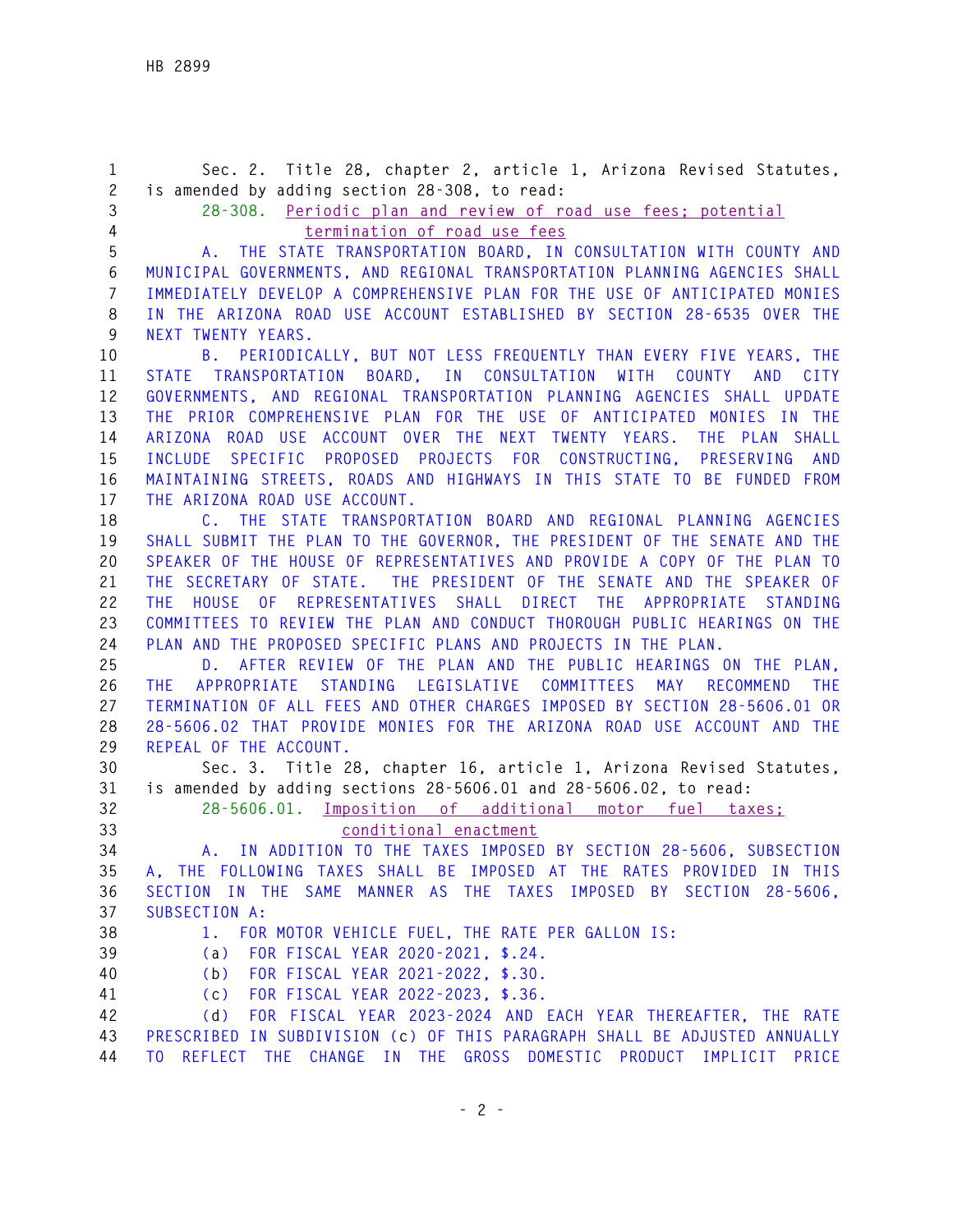**1 DEFLATOR REPORTED BY THE UNITED STATES DEPARTMENT OF COMMERCE FROM JANUARY 2 1, 2020 TO DECEMBER 31 OF THE PRIOR YEAR. 3 2. FOR NATURAL GAS, THE RATE PER GASOLINE GALLON EQUIVALENT IS: 4 (a) FOR FISCAL YEAR 2020-2021, \$.24. 5 (b) FOR FISCAL YEAR 2021-2022, \$.30. 6 (c) FOR FISCAL YEAR 2022-2023, \$.36. 7 (d) FOR FISCAL YEAR 2023-2024 AND EACH YEAR THEREAFTER, THE RATE 8 PRESCRIBED IN SUBDIVISION (c) OF THIS PARAGRAPH SHALL BE ADJUSTED ANNUALLY 9 TO REFLECT THE CHANGE IN THE GROSS DOMESTIC PRODUCT IMPLICIT PRICE 10 DEFLATOR REPORTED BY THE UNITED STATES DEPARTMENT OF COMMERCE FROM JANUARY 11 1, 2020 TO DECEMBER 31 OF THE PRIOR YEAR. 12 3. FOR PROPANE, THE RATE PER GALLON IS: 13 (a) FOR FISCAL YEAR 2020-2021, \$.18. 14 (b) FOR FISCAL YEAR 2021-2022, \$.23. 15 (c) FOR FISCAL YEAR 2022-2023, \$.28. 16 (d) FOR FISCAL YEAR 2023-2024 AND EACH YEAR THEREAFTER, THE RATE 17 PRESCRIBED IN SUBDIVISION (c) OF THIS PARAGRAPH SHALL BE ADJUSTED ANNUALLY 18 TO REFLECT THE CHANGE IN THE GROSS DOMESTIC PRODUCT IMPLICIT PRICE 19 DEFLATOR REPORTED BY THE UNITED STATES DEPARTMENT OF COMMERCE FROM JANUARY 20 1, 2020 TO DECEMBER 31 OF THE PRIOR YEAR. 21 4. FOR ELECTRICITY, THE RATE PER KILOWATT IS: 22 (a) FOR FISCAL YEAR 2020-2021, \$.02. 23 (b) FOR FISCAL YEAR 2021-2022, \$.02. 24 (c) FOR FISCAL YEAR 2022-2023, \$.03. 25 (d) FOR FISCAL YEAR 2023-2024 AND EACH YEAR THEREAFTER, THE RATE 26 PRESCRIBED IN SUBDIVISION (c) OF THIS PARAGRAPH SHALL BE ADJUSTED ANNUALLY 27 TO REFLECT THE CHANGE IN THE GROSS DOMESTIC PRODUCT IMPLICIT PRICE 28 DEFLATOR REPORTED BY THE UNITED STATES DEPARTMENT OF COMMERCE FROM JANUARY 29 1, 2020 TO DECEMBER 31 OF THE PRIOR YEAR. 30 B. IN ADDITION TO THE TAXES IMPOSED BY SECTION 28-5606, SUBSECTION 31 B, THE FOLLOWING TAXES SHALL BE IMPOSED AT THE RATES PROVIDED IN THIS 32 SECTION IN THE SAME MANNER AS THE TAXES IMPOSED BY SECTION 28-5606, 33 SUBSECTION B: 34 1. FOR LIGHT CLASS MOTOR VEHICLES, AT THE SAME RATE AND IN THE SAME 35 MANNER AS PRESCRIBED IN SUBSECTION A OF THIS SECTION. 36 2. FOR USE CLASS MOTOR VEHICLES, AT THE FOLLOWING RATES: 37 (a) FOR USE FUEL, THE RATE PER GALLON IS: 38 (i) FOR FISCAL YEAR 2020-2021, \$.32. 39 (ii) FOR FISCAL YEAR 2021-2022, \$.38. 40 (iii) FOR FISCAL YEAR 2022-2023, \$.44. 41 (iv) FOR FISCAL YEAR 2023-2024 AND EACH YEAR THEREAFTER, THE RATE 42 PRESCRIBED IN ITEM (iii) OF THIS SUBDIVISION SHALL BE ADJUSTED ANNUALLY TO 43 REFLECT THE CHANGE IN THE GROSS DOMESTIC PRODUCT IMPLICIT PRICE DEFLATOR 44 REPORTED BY THE UNITED STATES DEPARTMENT OF COMMERCE FROM JANUARY 1, 2020 45 TO DECEMBER 31 OF THE PRIOR YEAR.**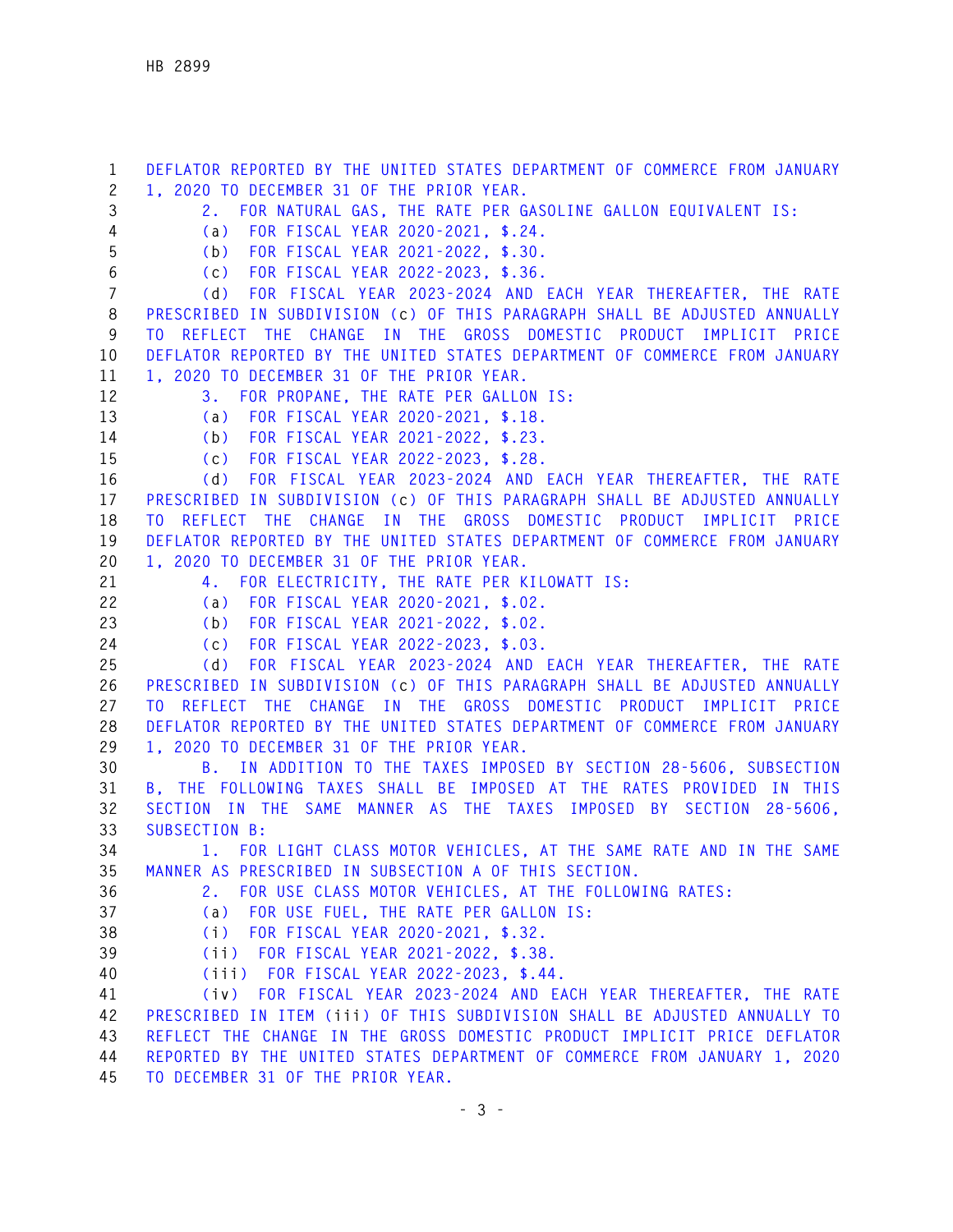**1 (b) FOR NATURAL GAS, THE RATE PER DIESEL GALLON EQUIVALENT IS: 2 (i) FOR FISCAL YEAR 2020-2021, \$32. 3 (ii) FOR FISCAL YEAR 2021-2022, \$38. 4 (iii) FOR FISCAL YEAR 2022-2023, \$44. 5 (iv) FOR FISCAL YEAR 2023-2024 AND EACH YEAR THEREAFTER, THE RATE 6 PRESCRIBED IN ITEM (iii) OF THIS SUBDIVISION SHALL BE ADJUSTED ANNUALLY TO 7 REFLECT THE CHANGE IN THE GROSS DOMESTIC PRODUCT IMPLICIT PRICE DEFLATOR 8 REPORTED BY THE UNITED STATES DEPARTMENT OF COMMERCE FROM JANUARY 1, 2020 9 TO DECEMBER 31 OF THE PRIOR YEAR. 10 (c) FOR PROPANE, THE RATE PER GALLON IS: 11 (i) FOR FISCAL YEAR 2020-2021, \$22. 12 (ii) FOR FISCAL YEAR 2021-2022, \$26. 13 (iii) FOR FISCAL YEAR 2022-2023, \$30. 14 (iv) FOR FISCAL YEAR 2023-2024 AND EACH YEAR THEREAFTER, THE RATE 15 PRESCRIBED IN ITEM (iii) OF THIS SUBDIVISION SHALL BE ADJUSTED TO REFLECT 16 THE CHANGE IN THE GROSS DOMESTIC PRODUCT IMPLICIT PRICE DEFLATOR REPORTED 17 BY THE UNITED STATES DEPARTMENT OF COMMERCE FROM JANUARY 1, 2020 TO 18 DECEMBER 31 OF THE PRIOR YEAR. 19 (d) FOR ELECTRICITY, THE RATE PER KILOWATT IS: 20 (i) FOR FISCAL YEAR 2020-2021, \$.02. 21 (ii) FOR FISCAL YEAR 2021-2022, \$.02. 22 (iii) FOR FISCAL YEAR 2022-2023, \$.03. 23 (iv) FOR FISCAL YEAR 2023-2024 AND EACH YEAR THEREAFTER, THE RATE 24 PRESCRIBED IN ITEM (iii) OF THIS SUBDIVISION SHALL BE ADJUSTED TO REFLECT 25 THE CHANGE IN THE GROSS DOMESTIC PRODUCT IMPLICIT PRICE DEFLATOR REPORTED 26 BY THE UNITED STATES DEPARTMENT OF COMMERCE FROM JANUARY 1, 2020 TO 27 DECEMBER 31 OF THE PRIOR YEAR. 28 C. THIS SECTION IS EFFECTIVE ONLY IF SECTION 28-5606.02 IS 29 REPEALED. 30 28-5606.02. Electric and hybrid vehicles tax 31 IN ADDITION TO ALL OTHER TAXES PROVIDED BY LAW, A TAX IS IMPOSED ON 32 A VEHICLE THAT ACCESSES A STREET OR HIGHWAY AND THAT IS PROPELLED BY 33 ELECTRICITY OR BY A COMBINATION OF ELECTRICITY AND ANY FUEL THAT IS TAXED 34 PURSUANT TO SECTION 28-5606 AS FOLLOWS: 35 1. FOR A VEHICLE THAT IS PROPELLED ONLY BY ELECTRICITY: 36 (a) FOR FISCAL YEAR 2020-2021, \$111 PER YEAR. 37 (b) FOR FISCAL YEAR 2021-2022, \$139 PER YEAR. 38 (c) FOR FISCAL YEAR 2022-2023, \$166 PER YEAR. 39 (d) FOR FISCAL YEAR 2023-2024 AND IN EACH FISCAL YEAR THEREAFTER, 40 THE RATE PROVIDED IN SUBDIVISION (c) OF THIS PARAGRAPH SHALL BE ADJUSTED 41 ANNUALLY TO REFLECT THE CHANGE IN THE GROSS DOMESTIC PRODUCT IMPLICIT 42 PRICE DEFLATOR REPORTED BY THE UNITED STATES DEPARTMENT OF COMMERCE FROM 43 JANUARY 1, 2020 TO DECEMBER 31 OF THE PRIOR YEAR.**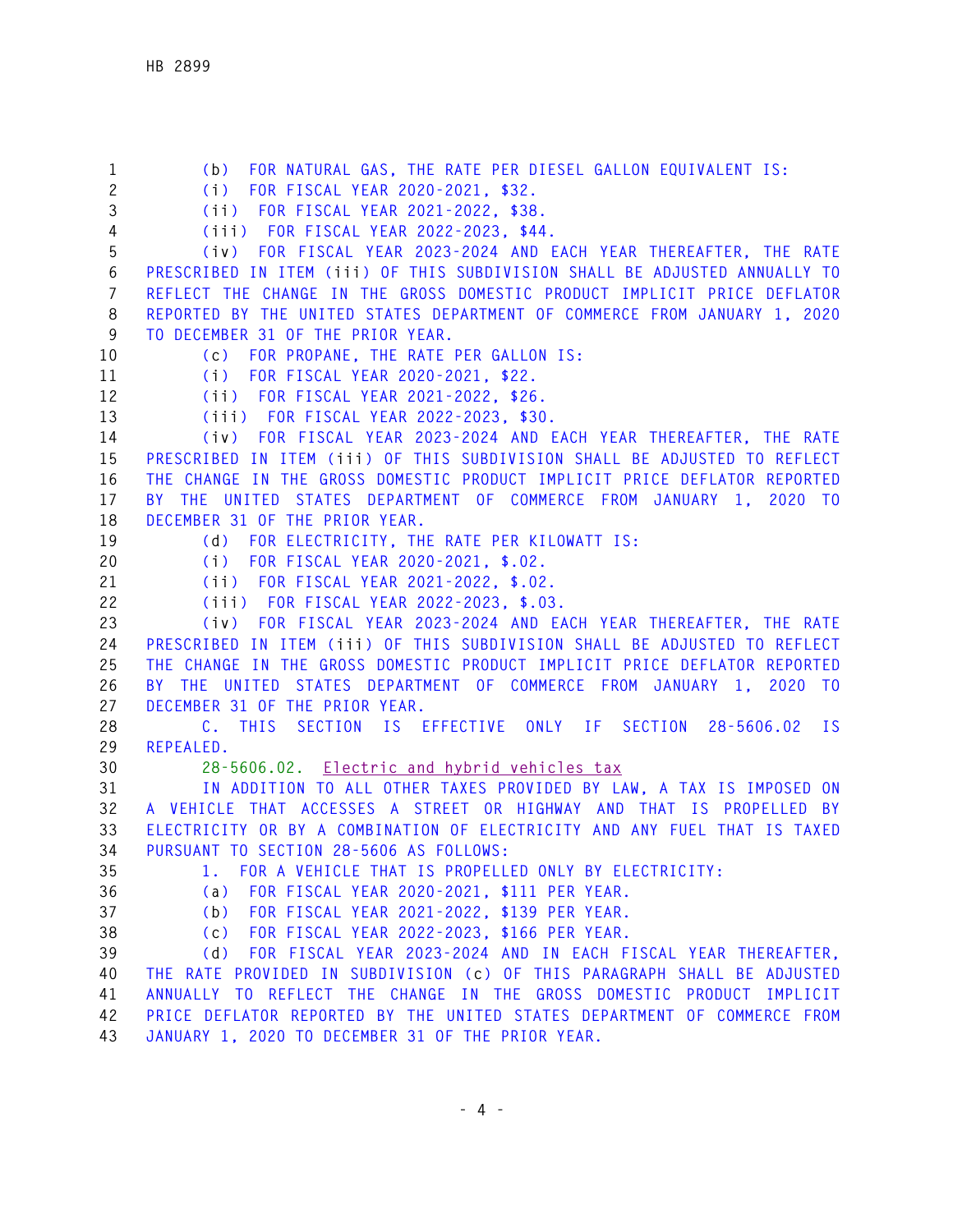**1 2. FOR A VEHICLE THAT IS PROPELLED BY A COMBINATION OF ELECTRICITY 2 AND OTHER FUELS:** 

**3 (a) FOR FISCAL YEAR 2020-2021, \$45 PER YEAR.** 

**4 (b) FOR FISCAL YEAR 2021-2022, \$56 PER YEAR.** 

**5 (c) FOR FISCAL YEAR 2022-2023, \$67 PER YEAR.** 

**6 (d) FOR FISCAL YEAR 2023-2024 AND IN EACH FISCAL YEAR THEREAFTER, 7 THE RATE PROVIDED IN SUBDIVISION (c) OF THIS PARAGRAPH SHALL BE ADJUSTED 8 ANNUALLY TO REFLECT THE CHANGE IN THE GROSS DOMESTIC PRODUCT IMPLICIT 9 PRICE DEFLATOR REPORTED BY THE UNITED STATES DEPARTMENT OF COMMERCE FROM 10 JANUARY 1, 2020 TO DECEMBER 31 OF THE PRIOR YEAR.** 

**11 Sec. 4. Section 28-6533, Arizona Revised Statutes, is amended to 12 read:** 

**13 28-6533. Arizona highway user revenue fund; reports**

**14 A. The officer collecting all highway user revenues, as defined in 15 section 28-6501 and in article IX, section 14, Constitution of Arizona, 16 and all fees, penalties and fines collected under sections 28-1101, 17 28-1103, 28-1105 and 28-1521 shall transfer the revenues to the 18 department. After the deduction of all exemptions and refunds and after 19 taking actions required under subsection C of this section, the department 20 shall immediately deposit, pursuant to sections 35-146 and 35-147, the 21 revenues in a fund designated as the Arizona highway user revenue fund 22 EXCEPT THAT THE REVENUES COLLECTED PURSUANT TO SECTION 28-5606.01 OR 23 28-5606.02 SHALL BE DEPOSITED IN THE ARIZONA ROAD USE ACCOUNT ESTABLISHED 24 BY SECTION 28-6535.** 

**25 B. The revenues in the Arizona highway user revenue fund shall only 26 be spent for the purposes prescribed in article IX, section 14, 27 Constitution of Arizona. Counties and incorporated cities and towns shall 28 not spend highway user revenue fund monies distributed to them pursuant to 29 this article for enforcement of traffic laws or administration of traffic 30 safety programs. If the auditor general reports to the state treasurer 31 after conducting a performance audit pursuant to section 41-1279.03, 32 subsection A, paragraph 7 that a jurisdiction has not used revenues as 33 required by this subsection, the state treasurer shall withhold the 34 noncomplying jurisdiction's revenues until the noncomplying jurisdiction 35 presents evidence that is satisfactory to the auditor general and that 36 shows that the jurisdiction has spent monies for purposes prescribed in 37 this subsection from another general revenue source equal to the amount of 38 the revenues diverted from the uses prescribed in this subsection.** 

**39 C. If there is any default, the department shall deduct all amounts 40 required by law or any resolution authorizing the issuance of bonds of the 41 board to be placed in the principal funds, interest funds, reserve funds 42 or sinking funds or any other funds established to service bonds issued or 43 to be issued by the board before the revenues are deposited in the Arizona 44 highway user revenue fund.**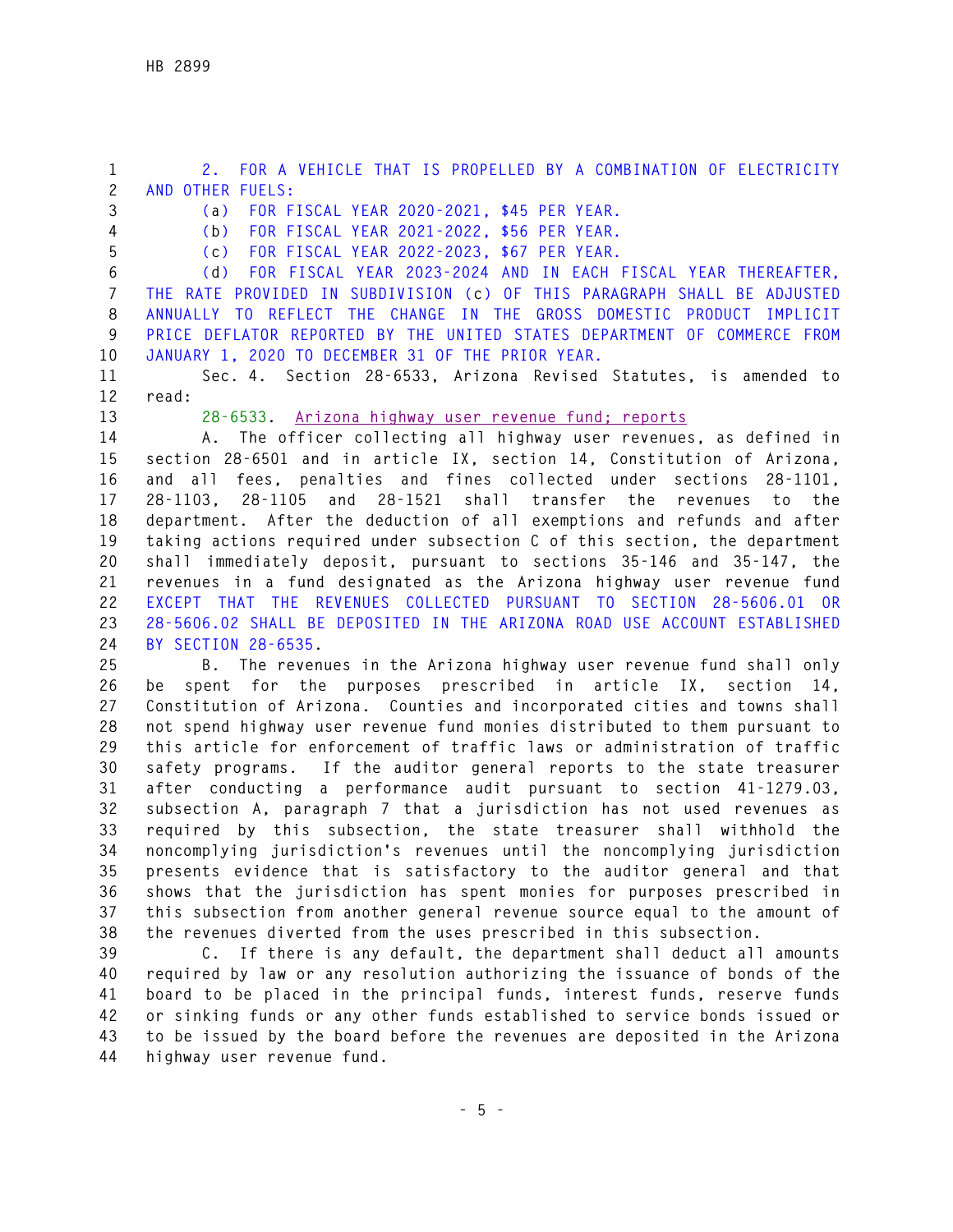**1 D. A county receiving monies pursuant to section 28-6538 shall 2 publish an annual financial report for the prior fiscal year of funds 3 received from motor vehicle fuel and use fuel taxes. The financial report 4 shall contain budgeted and actual expenditures for the preceding fiscal 5 year and shall be prepared and distributed by December 31 by the county.** 

**6 Sec. 5. Title 28, chapter 18, article 2, Arizona Revised Statutes, 7 is amended by adding section 28-6535, to read:** 

**8 28-6535. Arizona road use account** 

**9 A. THE ARIZONA ROAD USE ACCOUNT IS ESTABLISHED IN THE ARIZONA 10 HIGHWAY USER REVENUE FUND. THE DEPARTMENT SHALL ADMINISTER THE ACCOUNT. 11 MONIES IN THE ACCOUNT ARE CONTINUOUSLY APPROPRIATED.** 

**12 B. MONIES IN THE ACCOUNT SHALL BE DERIVED FROM:** 

**13 1. FEES AND OTHER CHARGES ON FUELS OR ANY OTHER ENERGY SOURCE USED 14 FOR THE PROPULSION OF VEHICLES ON THE PUBLIC STREETS, ROADS AND HIGHWAYS 15 IN THIS STATE IMPOSED BY SECTION 28-5606.01 OR 28-5606.02.** 

**16 2. ANY OTHER MONIES APPROPRIATED BY THE LEGISLATURE.** 

**17 C. MONIES IN THE ACCOUNT SHALL BE USED EXCLUSIVELY FOR MAINTAINING, 18 PRESERVING AND CONSTRUCTING STREETS, ROAD AND HIGHWAYS AND ADMINISTERING 19 SUCH ACTIVITIES. MONIES IN THE ACCOUNT MAY NOT BE USED FOR ANY LAW 20 ENFORCEMENT ACTIVITIES, EXCEPT ENFORCEMENT OF VEHICLE WEIGHT AND VEHICLE 21 SAFETY LAWS BY THE DEPARTMENT.** 

**22 D. THE DEPARTMENT SHALL MONTHLY RELEASE MONIES IN THE ACCOUNT TO 23 THE GENERAL ARIZONA HIGHWAY USER REVENUE FUND AND THESE MONIES SHALL BE 24 DISTRIBUTED IN THE SAME MANNER AS OTHER MONIES IN THAT FUND EXCEPT THAT 25 MONIES FROM THE ARIZONA ROAD USE ACCOUNT:** 

**26 1. MAY NOT BE USED FOR THE ECONOMIC STRENGTH PROJECT FUND PURSUANT 27 TO SECTION 28-6534 OR FOR HIGHWAY PATROL COSTS PURSUANT TO SECTION 28 28-6537.** 

**29 2. SHALL BE DISTRIBUTED EXCLUSIVELY TO THE DEPARTMENT, COUNTIES AND 30 CITIES IN THE SAME MANNER AS OTHER MONIES IN THE ARIZONA HIGHWAY USER 31 REVENUE FUND PURSUANT TO THIS ARTICLE.** 

**32 Sec. 6. Electric and hybrid vehicles tax report; delayed 33 repeal**

**34 A. The department of transportation shall study the feasibility of 35 converting from a flat tax rate for electric vehicles to a kilowatt per 36 mile, or egallon, as defined by the United States department of energy, 37 tax rate or equivalent. On or before December 31, 2025, the department of 38 transportation shall submit a report to the governor, the president of the 39 senate and the speaker of the house of representatives and provide a copy 40 of this report to the secretary of state. The report shall outline the 41 effectiveness of the electric and hybrid vehicles tax established in 42 section 28-5606.02, Arizona Revised Statutes, as added by this act. The 43 department of transportation shall consult with representatives from the 44 electric car industry, a statewide trucking association, an international 45 registration plan, an international fuel tax agreement and other relevant**